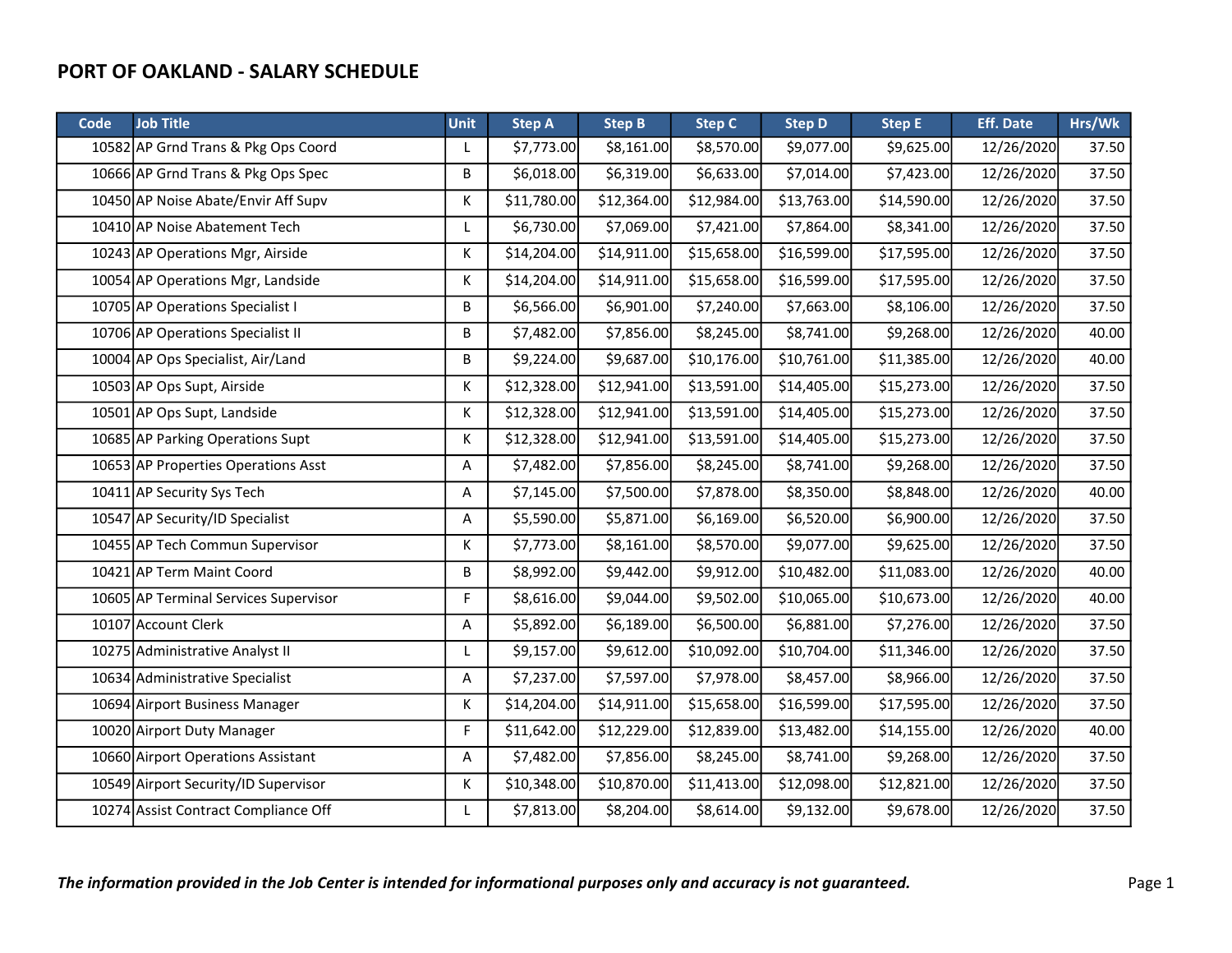| Code | <b>Job Title</b>                              | <b>Unit</b> | <b>Step A</b> | <b>Step B</b> | <b>Step C</b> | <b>Step D</b> | <b>Step E</b> | <b>Eff. Date</b> | Hrs/Wk |
|------|-----------------------------------------------|-------------|---------------|---------------|---------------|---------------|---------------|------------------|--------|
|      | 10563 Assist Port Construction Admin          | L           | \$7,813.00    | \$8,204.00    | \$8,614.00    | \$9,132.00    | \$9,678.00    | 12/26/2020       | 37.50  |
|      | 10646 Assist Secretary of the Board           | L           | \$8,070.00    | \$8,472.00    | \$8,900.00    | \$9,432.00    | \$9,996.00    | 12/26/2020       | 37.50  |
|      | 10581 Assist to the Exec Director             | L           | \$13,117.00   | \$13,770.00   | \$14,457.00   | \$15,326.00   | \$16,244.00   | 12/26/2020       | 37.50  |
|      | 10672 Assistant Comm Real Estate Rep          | L           | \$7,736.00    | \$8,127.00    | \$8,528.00    | \$9,040.00    | \$9,584.00    | 12/26/2020       | 37.50  |
|      | 10682 Assistant Director of Aviation          | К           | \$16,790.00   | \$17,625.00   | \$18,511.00   | \$19,622.00   | \$20,795.00   | 12/26/2020       | 37.50  |
|      | 10590 Assoc AP Noise Abatemnt Spec            | L           | \$8,549.00    | \$8,970.00    | \$9,427.00    | \$9,991.00    | \$10,585.00   | 12/26/2020       | 37.50  |
|      | 10655 Assoc Aviation Project Manager          | L           | \$11,795.00   | \$12,378.00   | \$12,998.00   | \$13,780.00   | \$14,607.00   | 12/26/2020       | 37.50  |
|      | 10560 Assoc Port Strategic Planner            | C           | \$9,953.00    | \$10,453.00   | \$10,975.00   | \$11,638.00   | \$12,329.00   | 12/26/2020       | 37.50  |
|      | 10627 Aviation Assist Mkt & Comm Rep          | L           | \$7,736.00    | \$8,127.00    | \$8,528.00    | \$9,040.00    | \$9,584.00    | 12/26/2020       | 37.50  |
|      | 10628 Aviation Assoc Mkt & Comm Rep           | L           | \$8,913.00    | \$9,357.00    | \$9,827.00    | \$10,411.00   | \$11,043.00   | 12/26/2020       | 37.50  |
|      | 10623 Aviation Assoc Prop Rep                 | L           | \$8,913.00    | \$9,357.00    | \$9,827.00    | \$10,411.00   | \$11,043.00   | 12/26/2020       | 37.50  |
|      | 10686 Aviation Const Projects Spclst          | L           | \$8,647.00    | \$9,082.00    | \$9,532.00    | \$10,078.00   | \$10,655.00   | 12/26/2020       | 37.50  |
|      | 10392 Aviation Facilities Maint Mgr           | К           | \$14,204.00   | \$14,911.00   | \$15,658.00   | \$16,599.00   | \$17,595.00   | 12/26/2020       | 37.50  |
|      | 10612 Aviation Graphics Specialist            | Α           | \$7,706.00    | \$8,090.00    | \$8,495.00    | \$9,005.00    | \$9,543.00    | 12/26/2020       | 37.50  |
|      | 10700 Aviation Information Technology Manager | К           | \$14,204.00   | \$14,911.00   | \$15,658.00   | \$16,599.00   | \$17,595.00   | 12/26/2020       | 37.50  |
|      | 10042 Aviation Marketing Manager              | К           | \$14,204.00   | \$14,911.00   | \$15,658.00   | \$16,599.00   | \$17,595.00   | 12/26/2020       | 37.50  |
|      | 10657 Aviation Planning & Dev Mgr             | К           | \$14,204.00   | \$14,911.00   | \$15,658.00   | \$16,599.00   | \$17,595.00   | 12/26/2020       | 37.50  |
|      | 10654 Aviation Project Coordinator            | L           | \$7,736.00    | \$8,127.00    | \$8,528.00    | \$9,040.00    | \$9,584.00    | 12/26/2020       | 37.50  |
|      | 10425 Aviation Public Works Spec              | F           | \$10,700.00   | \$11,222.00   | \$11,810.00   | \$12,490.00   | \$13,209.00   | 12/26/2020       | 40.00  |
|      | 10585 Aviation Security Manager               | К           | \$14,204.00   | \$14,911.00   | \$15,658.00   | \$16,599.00   | \$17,595.00   | 12/26/2020       | 37.50  |
|      | 10648 Aviation Security Supt                  | К           | \$12,328.00   | \$12,941.00   | \$13,591.00   | \$14,405.00   | \$15,273.00   | 12/26/2020       | 37.50  |
|      | 10624 Aviation Senior Prop Rep                | L           | \$10,411.00   | \$10,932.00   | \$11,483.00   | \$12,169.00   | \$12,902.00   | 12/26/2020       | 37.50  |
|      | 10629 Aviation Sr Mkt and Comm Rep            | L           | \$10,694.00   | \$11,226.00   | \$11,796.00   | \$12,499.00   | \$13,246.00   | 12/26/2020       | 37.50  |
|      | 10626 Aviation Sr Super Prop Rep              | К           | \$13,245.00   | \$13,907.00   | \$14,602.00   | \$15,475.00   | \$16,407.00   | 12/26/2020       | 37.50  |
|      | 10630 Aviation Super Mkt & Comm Rep           | К           | \$12,032.00   | \$12,634.00   | \$13,262.00   | \$14,061.00   | \$14,904.00   | 12/26/2020       | 37.50  |
|      | 10625 Aviation Super Prop Rep                 | К           | \$12,032.00   | \$12,634.00   | \$13,262.00   | \$14,061.00   | \$14,904.00   | 12/26/2020       | 37.50  |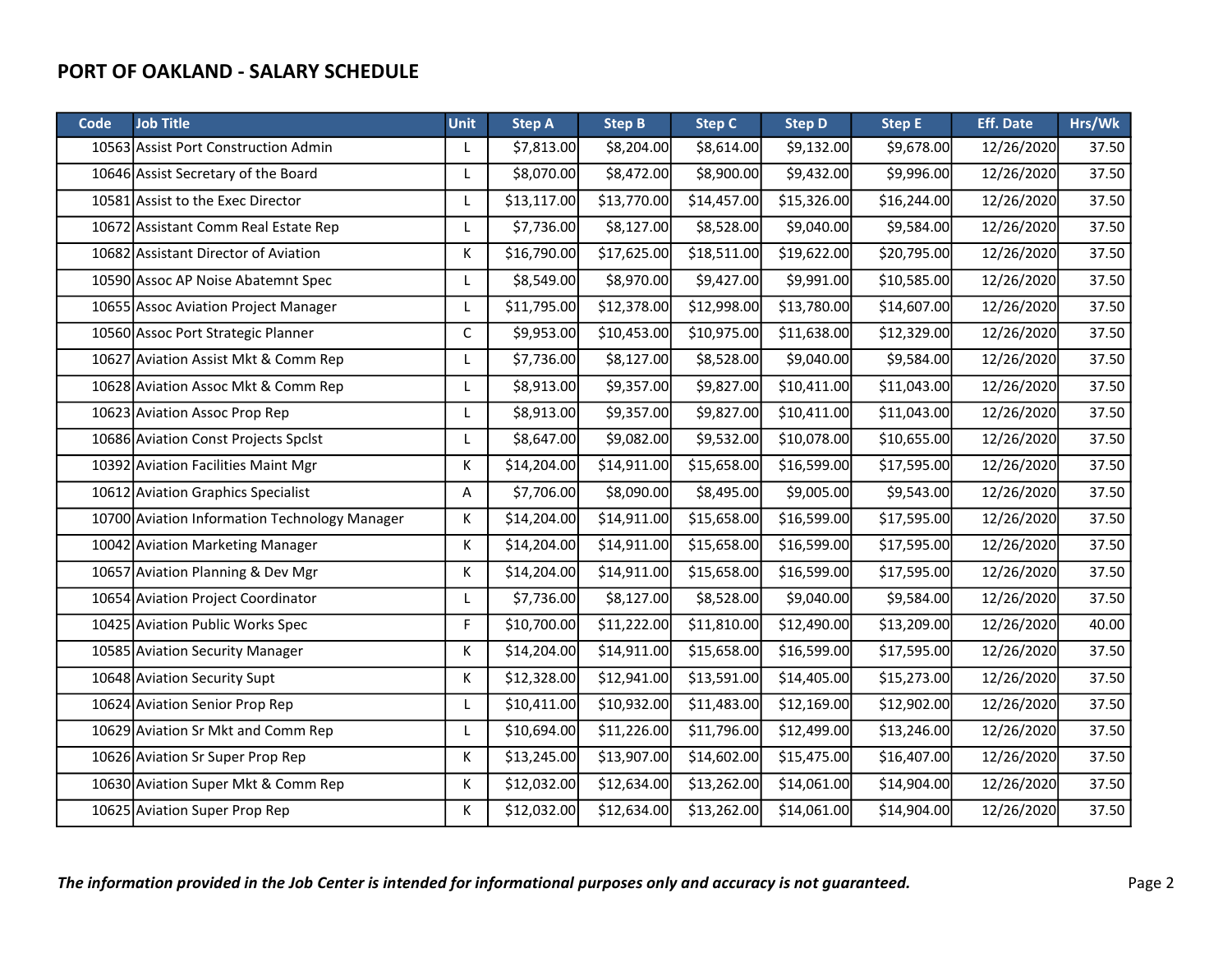| Code | <b>Job Title</b>                     | <b>Unit</b> | <b>Step A</b> | <b>Step B</b> | <b>Step C</b> | <b>Step D</b> | <b>Step E</b> | <b>Eff. Date</b> | Hrs/Wk |
|------|--------------------------------------|-------------|---------------|---------------|---------------|---------------|---------------|------------------|--------|
|      | 10544 Building Services Assistant    | Α           | \$5,812.00    | \$6,107.00    | \$6,419.00    | \$6,787.00    | \$7,179.00    | 12/26/2020       | 37.50  |
|      | 10007 Carpenter                      | B           | \$9,431.00    | \$9,830.00    | \$10,271.00   | \$10,793.00   | \$11,350.00   | 12/26/2020       | 40.00  |
|      | 10061 Chief Engineer                 | Κ           | \$16,604.00   | \$17,436.00   | \$18,305.00   | \$19,406.00   | \$20,568.00   | 12/26/2020       | 37.50  |
|      | 10386 Chief Wharfinger               | K           | \$14,681.00   | \$15,415.00   | \$16,183.00   | \$17,154.00   | \$18,186.00   | 12/26/2020       | 37.50  |
|      | 10148 Chief of Field Party           | F           | \$10,967.00   | \$11,532.00   | \$12,106.00   | \$12,802.00   | \$13,540.00   | 12/26/2020       | 40.00  |
|      | 10360 Commercial Real Estate Mgr     | K           | \$13,980.00   | \$14,681.00   | \$15,415.00   | \$16,339.00   | \$17,322.00   | 12/26/2020       | 37.50  |
|      | 10458 Commercial Rep V               | L           | \$11,742.00   | \$12,328.00   | \$12,941.00   | \$13,720.00   | \$14,546.00   | 12/26/2020       | 37.50  |
|      | 10531 Communications Assistant       | L           | \$7,773.00    | \$8,161.00    | \$8,570.00    | \$9,077.00    | \$9,625.00    | 12/26/2020       | 37.50  |
|      | 10681 Construction Estimator/Sched   | $\mathsf C$ | \$10,218.00   | \$10,730.00   | \$11,266.00   | \$11,943.00   | \$12,660.00   | 12/26/2020       | 37.50  |
|      | 10462 Contract Compliance Officer    | L           | \$8,851.00    | \$9,294.00    | \$9,756.00    | \$10,339.00   | \$10,959.00   | 12/26/2020       | 37.50  |
|      | 10571 Contract Compliance Supervisor | K           | \$11,190.00   | \$11,748.00   | \$12,335.00   | \$13,074.00   | \$13,862.00   | 12/26/2020       | 37.50  |
|      | 10008 Custodian                      | B           | \$5,765.00    | \$6,001.00    | \$6,226.00    | \$6,513.00    | \$6,811.00    | 12/26/2020       | 40.00  |
|      | 10461 Deputy Port Attorney II        | J           | \$12,984.00   | \$13,628.00   | \$14,313.00   | \$15,171.00   | \$16,084.00   | 12/26/2020       | 37.50  |
|      | 10092 Deputy Port Attorney III       | J           | \$15,003.00   | \$15,751.00   | \$16,542.00   | \$17,534.00   | \$18,582.00   | 12/26/2020       | 37.50  |
|      | 10016 Deputy Port Attorney IV        | J           | \$16,855.00   | \$17,696.00   | \$18,582.00   | \$19,698.00   | \$20,879.00   | 12/26/2020       | 37.50  |
|      | 10679 Deputy Port Attorney IV        | M           | \$16,855.00   | \$17,696.00   | \$18,582.00   | \$19,698.00   | \$20,879.00   | 12/26/2020       | 37.50  |
|      | 10670 Deputy Port Attorney V         | J           | \$19,443.00   | \$20,417.00   | \$21,436.00   | \$22,724.00   | \$24,087.00   | 12/26/2020       | 37.50  |
|      | 10415 Diver                          | B           | \$10,098.00   | \$10,605.00   | \$11,142.00   | \$11,782.00   | \$12,463.00   | 12/26/2020       | 40.00  |
|      | 10426 Diving Supervisor              | F           | \$10,936.00   | \$11,492.00   | \$12,070.00   | \$12,763.00   | \$13,499.00   | 12/26/2020       | 40.00  |
|      | 10149 Electrical/Mechnical Inspector | F           | \$10,700.00   | \$11,222.00   | \$11,810.00   | \$12,490.00   | \$13,209.00   | 12/26/2020       | 40.00  |
|      | 10665 Eng Document Control Specist   | Α           | \$7,237.00    | \$7,597.00    | \$7,978.00    | \$8,457.00    | \$8,966.00    | 12/26/2020       | 37.50  |
|      | 10616 Eng Special Proj Administrator | K           | \$13,732.00   | \$14,418.00   | \$15,141.00   | \$16,049.00   | \$17,016.00   | 12/26/2020       | 37.50  |
|      | 10002 Engineering Assistant          | В           | \$7,750.00    | \$8,152.00    | \$8,561.00    | \$9,039.00    | \$9,561.00    | 12/26/2020       | 40.00  |
|      | 10513 Engineering Project Manager    | $\mathsf C$ | \$11,905.00   | \$12,499.00   | \$13,121.00   | \$13,912.00   | \$14,747.00   | 12/26/2020       | 37.50  |
|      | 1051380 Engineering Project Manager  | $\mathsf C$ | \$12,698.00   | \$13,333.00   | \$13,996.00   | \$14,841.00   | \$15,730.00   | 12/26/2020       | 40.00  |
|      | 10001 Equipment Systems Engineer     | B           | \$9,278.00    | \$9,725.00    | \$10,221.00   | \$10,803.00   | \$11,428.00   | 12/26/2020       | 40.00  |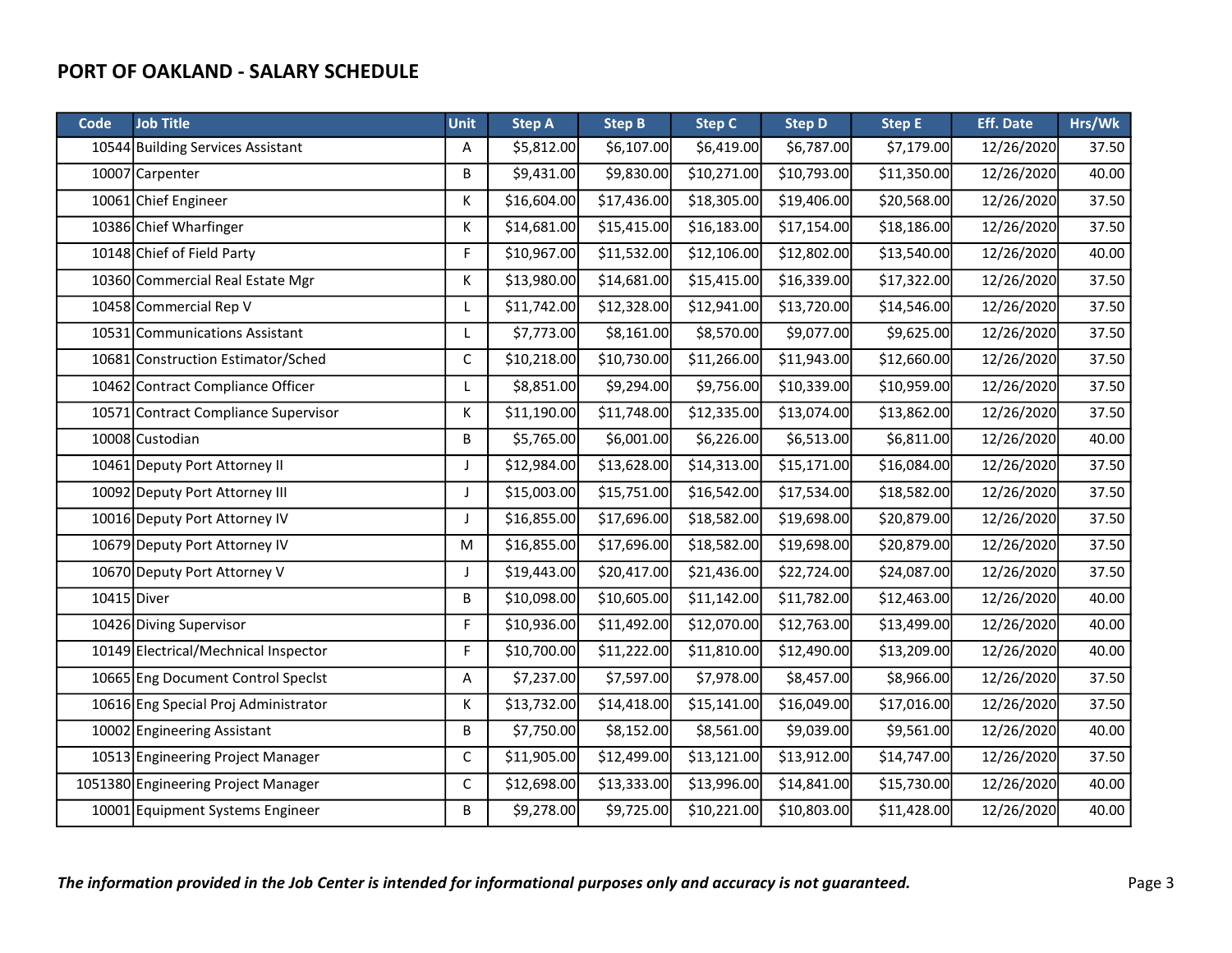| <b>Code</b> | <b>Job Title</b>                     | <b>Unit</b> | <b>Step A</b> | <b>Step B</b> | <b>Step C</b> | <b>Step D</b> | <b>Step E</b> | <b>Eff. Date</b> | Hrs/Wk |
|-------------|--------------------------------------|-------------|---------------|---------------|---------------|---------------|---------------|------------------|--------|
|             | 10150 Equipment Systems Supt         | F           | \$12,909.00   | \$13,457.00   | \$14,134.00   | \$14,887.00   | \$15,974.00   | 12/26/2020       | 40.00  |
|             | 10166 Executive Assistant            | L           | \$7,575.00    | \$7,954.00    | \$8,350.00    | \$8,852.00    | \$9,378.00    | 12/26/2020       | 37.50  |
|             | 10677 Executive Assistant            |             | \$7,575.00    | \$7,954.00    | \$8,350.00    | \$8,852.00    | \$9,378.00    | 12/26/2020       | 37.50  |
|             | 10673 Executive Assistant II         | L           | \$8,070.00    | \$8,472.00    | \$8,900.00    | \$9,432.00    | \$9,996.00    | 12/26/2020       | 37.50  |
|             | 10164 Executive Legal Secretary I    | L           | \$7,906.00    | \$8,307.00    | \$8,718.00    | \$9,243.00    | \$9,799.00    | 12/26/2020       | 37.50  |
|             | 10644 Executive Legal Secretary II   | L           | \$8,851.00    | \$9,294.00    | \$9,756.00    | \$10,339.00   | \$10,959.00   | 12/26/2020       | 37.50  |
|             | 10649 Facilities Support Supervisor  | Κ           | \$10,402.00   | \$10,925.00   | \$11,466.00   | \$12,158.00   | \$12,885.00   | 12/26/2020       | 37.50  |
|             | 10428 Fire Prevention Sys Engr       | B           | \$9,278.00    | \$9,725.00    | \$10,221.00   | \$10,803.00   | \$11,428.00   | 12/26/2020       | 40.00  |
|             | 10129 Gardener I                     | B           | \$5,260.00    | \$5,481.00    | \$5,698.00    | \$5,955.00    | \$6,230.00    | 12/26/2020       | 40.00  |
|             | 10130 Gardener II                    | B           | \$6,063.00    | \$6,371.00    | \$6,690.00    | \$7,068.00    | \$7,480.00    | 12/26/2020       | 40.00  |
|             | 10132 Gardener III                   | B           | \$7,144.00    | \$7,469.00    | \$7,831.00    | \$8,226.00    | \$8,665.00    | 12/26/2020       | 40.00  |
|             | 10132 Gardener III                   | B           | \$7,567.00    | \$7,915.00    | \$8,300.00    | \$8,719.00    | \$9,190.00    | 12/26/2020       | 40.00  |
|             | 10618 Government Affairs Assistant   | L           | \$7,773.00    | \$8,161.00    | \$8,570.00    | \$9,077.00    | \$9,625.00    | 12/26/2020       | 37.50  |
|             | 10467 Government Affairs Specialist  | L           | \$10,411.00   | \$10,932.00   | \$11,483.00   | \$12,169.00   | \$12,902.00   | 12/26/2020       | 37.50  |
|             | 10577 Graphic Artist                 | A           | \$6,251.00    | \$6,566.00    | \$6,903.00    | \$7,304.00    | \$7,718.00    | 12/26/2020       | 37.50  |
|             | 10527 Harbor Facilities Maint Mgr    | К           | \$14,204.00   | \$14,911.00   | \$15,658.00   | \$16,599.00   | \$17,595.00   | 12/26/2020       | 37.50  |
|             | 10680 Human Resource Sup (Labor Rel) | M           | \$12,032.00   | \$12,634.00   | \$13,262.00   | \$14,061.00   | \$14,904.00   | 12/26/2020       | 37.50  |
|             | 10591 Human Resource Supervisor      | K           | \$12,032.00   | \$12,634.00   | \$13,262.00   | \$14,061.00   | \$14,904.00   | 12/26/2020       | 37.50  |
|             | 10391 Human Resources Manager        | M           | \$13,609.00   | \$14,293.00   | \$15,005.00   | \$15,905.00   | \$16,861.00   | 12/26/2020       | 37.50  |
|             | 10698 IT Business Analyst I          | L           | \$8,913.00    | \$9,361.00    | \$9,827.00    | \$10,411.00   | \$11,037.00   | 12/26/2020       | 37.50  |
|             | 10699 IT Business Analyst II         | L           | \$9,941.00    | \$10,435.00   | \$10,956.00   | \$11,611.00   | \$12,307.00   | 12/26/2020       | 37.50  |
|             | 10469 Land Records Programmer        | L           | \$8,453.00    | \$8,872.00    | \$9,316.00    | \$9,873.00    | \$10,466.00   | 12/26/2020       | 37.50  |
|             | 10614 Lead Custodian                 | B           | \$6,109.00    | \$6,361.00    | \$6,600.00    | \$6,903.00    | \$7,218.00    | 12/26/2020       | 40.00  |
|             | 10580 Lead Painter                   | B           | \$10,097.00   | \$10,516.00   | \$10,998.00   | \$11,524.00   | \$12,104.00   | 12/26/2020       | 40.00  |
|             | 10375 Legal Assistant II             | L           | \$8,003.00    | \$8,405.00    | \$8,824.00    | \$9,352.00    | \$9,915.00    | 12/26/2020       | 37.50  |
|             | 10376 Legal Assistant III            | L           | \$9,161.00    | \$9,622.00    | \$10,106.00   | \$10,710.00   | \$11,355.00   | 12/26/2020       | 37.50  |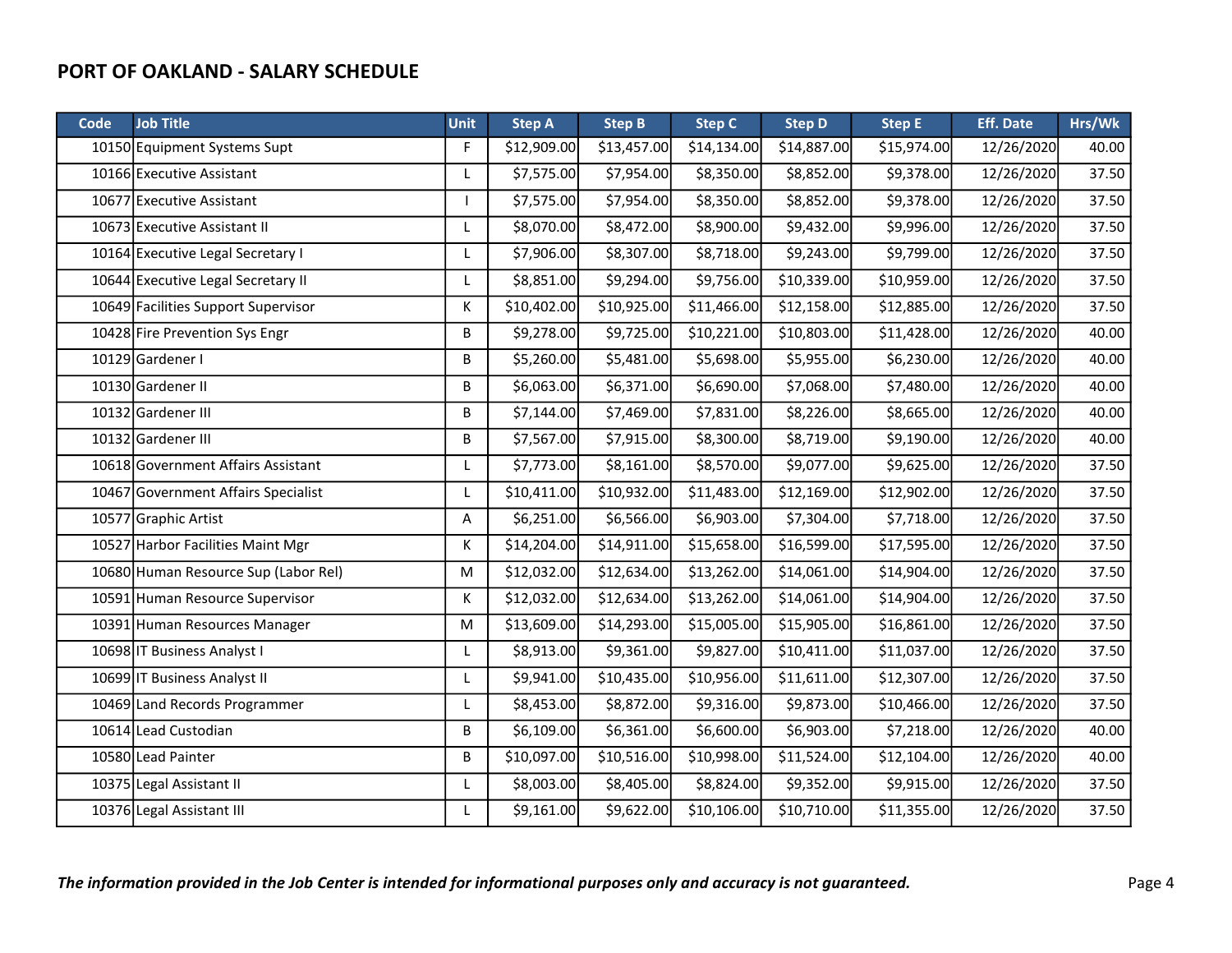| Code | <b>Job Title</b>                          | <b>Unit</b> | <b>Step A</b>           | <b>Step B</b> | <b>Step C</b> | <b>Step D</b> | <b>Step E</b> | <b>Eff. Date</b> | Hrs/Wk |
|------|-------------------------------------------|-------------|-------------------------|---------------|---------------|---------------|---------------|------------------|--------|
|      | 10521 Legal Office Services Clerk         | L           | \$6,224.00              | \$6,532.00    | \$6,863.00    | \$7,271.00    | \$7,713.00    | 12/26/2020       | 37.50  |
|      | 10291 Legal Secretary I                   | L           | \$6,396.00              | \$6,720.00    | \$7,050.00    | \$7,478.00    | \$7,926.00    | 12/26/2020       | 37.50  |
|      | 10170 Legal Secretary II                  | L           | \$7,191.00              | \$7,548.00    | \$7,929.00    | \$8,409.00    | \$8,911.00    | 12/26/2020       | 37.50  |
|      | 10658 MIS Customer Services Supvsr        | К           | \$11,838.00             | \$12,427.00   | \$13,049.00   | \$13,835.00   | \$14,664.00   | 12/26/2020       | 37.50  |
|      | 10539 Maint Mgt Systems Coordinator       | L           | \$8,351.00              | \$8,771.00    | \$9,211.00    | \$9,764.00    | \$10,349.00   | 12/26/2020       | 37.50  |
|      | 10445 Management Assistant                | L           | \$10,402.00             | \$10,925.00   | \$11,466.00   | \$12,158.00   | \$12,885.00   | 12/26/2020       | 37.50  |
|      | 10703 Manager of Utilities Administration | К           | \$12,984.00             | \$13,628.00   | \$14,313.00   | \$15,171.00   | \$16,084.00   | 12/26/2020       | 37.50  |
|      | 10674 Manager, Debt Compliance            | Κ           | \$14,031.00             | \$14,733.00   | \$15,465.00   | \$16,392.00   | \$17,377.00   | 12/26/2020       | 37.50  |
|      | 10693 Maritime Develop and Bus Rep        | L           | \$10,676.00             | \$11,229.00   | \$11,802.00   | \$12,427.00   | \$13,216.00   | 12/26/2020       | 37.50  |
|      | 10652 Maritime Mktg and Commod Rep        | L           | \$13,245.00             | \$13,907.00   | \$14,602.00   | \$15,475.00   | \$16,407.00   | 12/26/2020       | 37.50  |
|      | 10579 Maritime Pub Wks/Rail Sfty Spe      | В           | \$10,536.00             | \$11,052.00   | \$11,630.00   | \$12,303.00   | \$13,009.00   | 12/26/2020       | 40.00  |
|      | 10687 Maritime Security Proj Admin        | L           | \$10,349.00             | \$10,870.00   | \$11,413.00   | \$12,099.00   | \$12,821.00   | 12/26/2020       | 37.50  |
|      | 10542 Maritime Services Coordinator       | L           | \$7,906.00              | \$8,307.00    | \$8,718.00    | \$9,243.00    | \$9,799.00    | 12/26/2020       | 37.50  |
|      | 10573 Media/Public Relations Manager      | К           | \$12,065.00             | \$12,671.00   | \$13,306.00   | \$14,103.00   | \$14,948.00   | 12/26/2020       | 37.50  |
|      | 10647 Media/Public Relations Specist      | L           | \$10,411.00             | \$10,932.00   | \$11,483.00   | \$12,169.00   | \$12,902.00   | 12/26/2020       | 37.50  |
|      | 10040 Mgr of A/P Properties               | К           | \$15,028.00             | \$15,778.00   | \$16,561.00   | \$17,565.00   | \$18,617.00   | 12/26/2020       | 37.50  |
|      | 10664 Mgr, Admin/Finance Services         | Κ           | \$15,028.00             | \$15,778.00   | \$16,561.00   | \$17,565.00   | \$18,617.00   | 12/26/2020       | 37.50  |
|      | 10690 Mgr, Bus Devel and Intl Mrktng      | К           | \$15,028.00             | \$15,778.00   | \$16,561.00   | \$17,565.00   | \$18,617.00   | 12/26/2020       | 37.50  |
|      | 10594 Mgr, Financial Planning             | К           | $\overline{$}15,003.00$ | \$15,751.00   | \$16,542.00   | \$17,534.00   | \$18,582.00   | 12/26/2020       | 37.50  |
|      | 10380 Mgr, Governmental Affairs           | К           | \$14,287.00             | \$15,000.00]  | \$15,746.00   | \$16,692.00   | \$17,692.00   | 12/26/2020       | 37.50  |
|      | 10447 Mgr, Information Technology         | К           | \$13,609.00             | \$14,293.00   | \$15,005.00   | \$15,905.00   | \$16,861.00   | 12/26/2020       | 37.50  |
|      | 10050 Mgr, Port Purchasing                | К           | \$13,609.00             | \$14,293.00   | \$15,005.00   | \$15,905.00   | \$16,861.00   | 12/26/2020       | 37.50  |
|      | 10599 Mgr, Project Management Srvcs       | К           | \$14,287.00             | \$15,000.00]  | \$15,746.00   | \$16,692.00   | \$17,692.00   | 12/26/2020       | 37.50  |
|      | 10632 Office Specialist I                 | Α           | \$5,590.00              | \$5,868.00    | \$6,159.00    | \$6,530.00    | \$6,922.00    | 12/26/2020       | 37.50  |
|      | 10633 Office Specialist II                | Α           | \$6,396.00              | \$6,720.00    | \$7,050.00    | \$7,478.00    | \$7,926.00    | 12/26/2020       | 37.50  |
|      | 10409 Organizational Effectvness Mgr      | К           | \$13,980.00             | \$14,681.00   | \$15,415.00   | \$16,339.00   | \$17,322.00   | 12/26/2020       | 37.50  |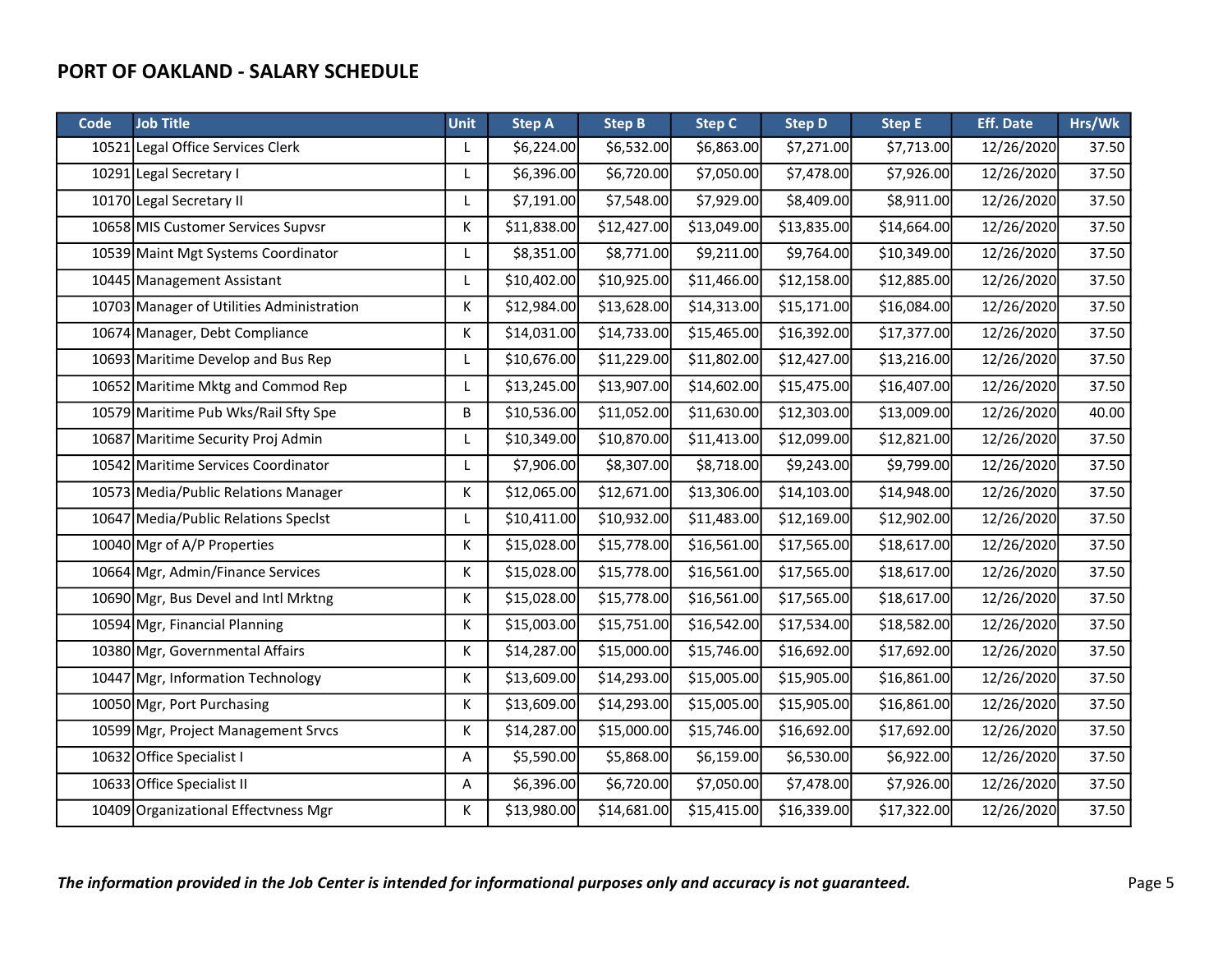| Code | <b>Job Title</b>                                     | <b>Unit</b> | <b>Step A</b> | <b>Step B</b> | <b>Step C</b> | <b>Step D</b> | <b>Step E</b> | <b>Eff. Date</b> | Hrs/Wk |
|------|------------------------------------------------------|-------------|---------------|---------------|---------------|---------------|---------------|------------------|--------|
|      | 10134 Painter                                        | B           | \$9,524.00    | \$9,921.00    | \$10,376.00   | \$10,871.00   | \$11,419.00   | 12/26/2020       | 40.00  |
|      | 10114 Permit Technician                              | Α           | \$7,199.00    | \$7,561.00    | \$7,943.00    | \$8,402.00    | \$8,881.00    | 12/26/2020       | 37.50  |
|      | 10135 Plumber                                        | B           | \$10,078.00   | \$10,537.00   | \$11,008.00   | \$11,576.00   | \$12,164.00   | 12/26/2020       | 36.00  |
|      | 10595 Port Accounting Supervisor                     | Κ           | \$11,149.00   | \$11,704.00   | \$12,290.00   | \$13,028.00   | \$13,807.00   | 12/26/2020       | 37.50  |
|      | 10102 Port Assist Engineer (E&M Work)                | C           | \$9,363.00    | \$9,830.00    | \$10,324.00   | \$10,942.00   | \$11,597.00   | 12/26/2020       | 37.50  |
|      | 1010280 Port Assist Engineer (E&M Work)              | $\mathsf C$ | \$9,984.00    | \$10,490.00   | \$11,009.00   | \$11,671.00   | \$12,372.00   | 12/26/2020       | 40.00  |
|      | 10572 Port Assist Human Res Analyst                  |             | \$7,906.00    | \$8,307.00    | \$8,718.00    | \$9,243.00    | \$9,799.00    | 12/26/2020       | 37.50  |
|      | 10615 Port Assist Management Analyst                 | L           | \$7,906.00    | \$8,307.00    | \$8,718.00    | \$9,243.00    | \$9,799.00    | 12/26/2020       | 37.50  |
|      | 10019 Port Assistant Engineer (CW)                   | $\mathsf C$ | \$9,363.00    | \$9,830.00    | \$10,324.00   | \$10,942.00   | \$11,597.00   | 12/26/2020       | 37.50  |
|      | 1001980 Port Assistant Engineer (CW)                 | C           | \$9,984.00    | \$10,490.00   | \$11,009.00   | \$11,671.00   | \$12,372.00   | 12/26/2020       | 40.00  |
|      | 10557 Port Assoc Envir Scientist                     | C           | \$9,953.00    | \$10,453.00   | \$10,975.00   | \$11,638.00   | \$12,329.00   | 12/26/2020       | 37.50  |
|      | 10174 Port Associate Auditor                         | L           | \$8,693.00    | \$9,127.00    | \$9,584.00    | \$10,157.00   | \$10,767.00   | 12/26/2020       | 37.50  |
|      | 10023 Port Associate Eng (E&M Work)                  | C           | \$10,730.00   | \$11,267.00   | \$11,826.00   | \$12,538.00   | \$13,292.00   | 12/26/2020       | 37.50  |
|      | 1002380 Port Associate Eng (E&M Work)                | $\mathsf C$ | \$11,449.00   | \$12,012.00   | \$12,615.00   | \$13,378.00   | \$14,178.00   | 12/26/2020       | 40.00  |
|      | 10101 Port Associate Engineer (CW)                   | C           | \$10,730.00   | \$11,267.00   | \$11,826.00   | \$12,538.00   | \$13,292.00   | 12/26/2020       | 37.50  |
|      | 1010180 Port Associate Engineer (CW)                 | $\mathsf C$ | \$11,449.00   | \$12,012.00   | \$12,615.00   | \$13,378.00   | \$14,178.00   | 12/26/2020       | 40.00  |
|      | 10709 Port Associate Environmental Planner/Scientist | C           | \$9,953.00    | \$10,453.00   | \$10,975.00   | \$11,638.00   | \$12,329.00   | 12/26/2020       | 37.50  |
|      | 10502 Port Audit Manager                             | К           | \$13,245.00   | \$13,907.00   | \$14,602.00   | \$15,475.00   | \$16,407.00   | 12/26/2020       | 37.50  |
|      | 10596 Port Budget Coordinator                        | L           | \$11,149.00   | \$11,704.00   | \$12,290.00   | \$13,028.00   | \$13,807.00   | 12/26/2020       | 37.50  |
|      | 10151 Port Construction Admin                        | F           | \$10,880.00   | \$11,427.00   | \$12,009.00   | \$12,703.00   | \$13,429.00   | 12/26/2020       | 40.00  |
|      | 10643 Port Contract Compliance Mgr                   | К           | \$12,984.00   | \$13,628.00   | \$14,313.00   | \$15,171.00   | \$16,084.00   | 12/26/2020       | 37.50  |
|      | 10385 Port Controller                                | Κ           | \$15,028.00   | \$15,778.00   | \$16,561.00   | \$17,565.00   | \$18,617.00   | 12/26/2020       | 37.50  |
|      | 10606 Port Debt Compliance Coord                     | L           | \$11,149.00   | \$11,704.00   | \$12,290.00   | \$13,028.00   | \$13,807.00   | 12/26/2020       | 37.50  |
|      | 10109 Port Deliveryperson                            | Α           | \$5,305.00    | \$5,567.00    | \$5,837.00    | \$6,181.00    | \$6,538.00    | 12/26/2020       | 37.50  |
|      | 10608 Port ERDP Program Supervisor                   | К           | \$11,190.00   | \$11,748.00   | \$12,335.00   | \$13,074.00   | \$13,862.00   | 12/26/2020       | 37.50  |
|      | 10136 Port Electrician                               | B           | \$9,896.00    | \$10,383.00   | \$10,886.00   | \$11,473.00   | \$12,101.00   | 12/26/2020       | 36.00  |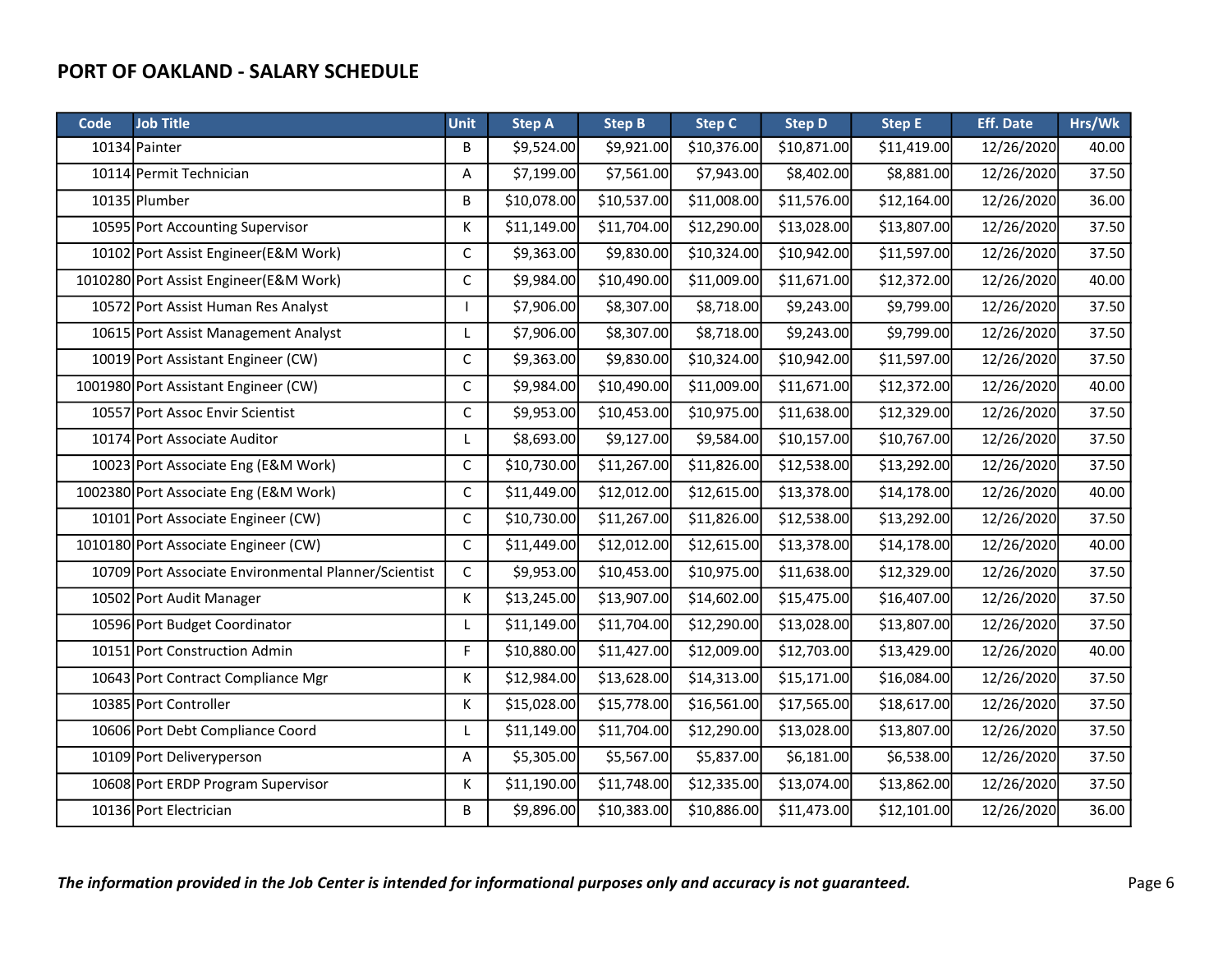| Code | <b>Job Title</b>                     | <b>Unit</b>  | <b>Step A</b> | <b>Step B</b> | <b>Step C</b> | <b>Step D</b> | <b>Step E</b> | <b>Eff. Date</b> | Hrs/Wk |
|------|--------------------------------------|--------------|---------------|---------------|---------------|---------------|---------------|------------------|--------|
|      | 10586 Port Engineering Technician I  | Α            | \$6,566.00    | \$6,901.00    | \$7,240.00    | \$7,663.00    | \$8,106.00    | 12/26/2020       | 37.50  |
|      | 10587 Port Engineering Technician II | Α            | \$7,494.00    | \$7,858.00    | \$8,256.00    | \$8,739.00    | \$9,240.00    | 12/26/2020       | 37.50  |
|      | 10620 Port Env Health & Safety Spec  | $\mathsf C$  | \$10,811.00   | \$11,348.00   | \$11,916.00   | \$12,635.00   | \$13,397.00   | 12/26/2020       | 37.50  |
|      | 10558 Port Envir Assessment Supv     | $\mathsf{C}$ | \$11,905.00   | \$12,499.00   | \$13,121.00   | \$13,912.00   | \$14,747.00   | 12/26/2020       | 37.50  |
|      | 10562 Port Envir Health & Safty Supv | $\mathsf C$  | \$11,770.00   | \$12,361.00   | \$12,979.00   | \$13,757.00   | \$14,585.00   | 12/26/2020       | 37.50  |
|      | 10710 Port Environmental Supervisor  | C            | \$11,905.00   | \$12,499.00   | \$13,121.00   | \$13,912.00   | \$14,747.00   | 12/26/2020       | 37.50  |
|      | 10640 Port Equal Opportunity Officer | Κ            | \$13,901.00   | \$14,596.00   | \$15,325.00   | \$16,244.00   | \$17,219.00   | 12/26/2020       | 37.50  |
|      | 10138 Port Equipment Driver          | B            | \$8,430.00    | \$8,843.00    | \$9,305.00    | \$9,839.00    | \$10,406.00   | 12/26/2020       | 40.00  |
|      | 10139 Port Equipment Mechanic        | B            | \$8,511.00    | \$8,940.00    | \$9,394.00    | \$9,933.00    | \$10,516.00   | 12/26/2020       | 40.00  |
|      | 10140 Port Equipment Service Worker  | B            | \$6,566.00    | \$6,901.00    | \$7,240.00    | \$7,663.00    | \$8,106.00    | 12/26/2020       | 40.00  |
|      | 10611 Port Equipment Supervisor      | F            | \$11,621.00   | \$12,202.00   | \$12,813.00   | \$13,584.00   | \$14,398.00   | 12/26/2020       | 40.00  |
|      | 10659 Port Facilities Security Off   | L            | \$12,032.00   | \$12,634.00   | \$13,262.00   | \$14,061.00   | \$14,904.00   | 12/26/2020       | 37.50  |
|      | 10184 Port Field Representative I    | L            | \$7,773.00    | \$8,161.00    | \$8,570.00    | \$9,077.00    | \$9,625.00    | 12/26/2020       | 37.50  |
|      | 10522 Port Finance Capital Prog Coor | Κ            | \$11,149.00   | \$11,704.00   | \$12,290.00   | \$13,028.00   | \$13,807.00   | 12/26/2020       | 37.50  |
|      | 10185 Port Financial Analyst         | L            | \$8,693.00    | \$9,127.00    | \$9,584.00    | \$10,157.00   | \$10,767.00   | 12/26/2020       | 37.50  |
|      | 10186 Port Grants Coordinator        | L            | \$8,439.00    | \$8,862.00    | \$9,310.00    | \$9,866.00    | \$10,458.00   | 12/26/2020       | 37.50  |
|      | 10662 Port HR Operations Technician  | L            | \$7,191.00    | \$7,548.00    | \$7,929.00    | \$8,409.00    | \$8,911.00    | 12/26/2020       | 37.50  |
|      | 10192 Port Human Resource Analyst    | L            | \$9,157.00    | \$9,612.00    | \$10,092.00   | \$10,704.00   | \$11,346.00   | 12/26/2020       | 37.50  |
|      | 10707 Port Human Resource Analyst    |              | \$9,157.00    | \$9,612.00    | \$10,092.00   | \$10,704.00   | \$11,346.00   | 12/26/2020       | 37.50  |
|      | 10117 Port Human Resource Clerk      | Α            | \$6,018.00    | \$6,319.00    | \$6,633.00    | \$7,014.00    | \$7,423.00    | 12/26/2020       | 37.50  |
|      | 10172 Port Human Resource Technician | L            | \$7,191.00    | \$7,548.00    | \$7,929.00    | \$8,409.00    | \$8,911.00    | 12/26/2020       | 37.50  |
|      | 10661 Port Human Resources Assistant | L            | \$6,224.00    | \$6,532.00    | \$6,863.00    | \$7,271.00    | \$7,713.00    | 12/26/2020       | 37.50  |
|      | 10188 Port Insurance Analyst         | L            | \$9,021.00    | \$9,474.00    | \$9,946.00    | \$10,546.00   | \$11,177.00   | 12/26/2020       | 37.50  |
|      | 10189 Port Job Researcher            | L            | \$7,773.00    | \$8,161.00    | \$8,570.00    | \$9,077.00    | \$9,625.00    | 12/26/2020       | 37.50  |
|      | 10269 Port Junior Eng (E & M Work)   | С            | \$8,093.00    | \$8,498.00    | \$8,927.00    | \$9,461.00    | \$10,023.00   | 12/26/2020       | 37.50  |
|      | 1026980 Port Junior Eng (E&M Work)   | C            | \$8,637.00    | \$9,064.00    | \$9,516.00    | \$10,092.00   | \$10,697.00   | 12/26/2020       | 40.00  |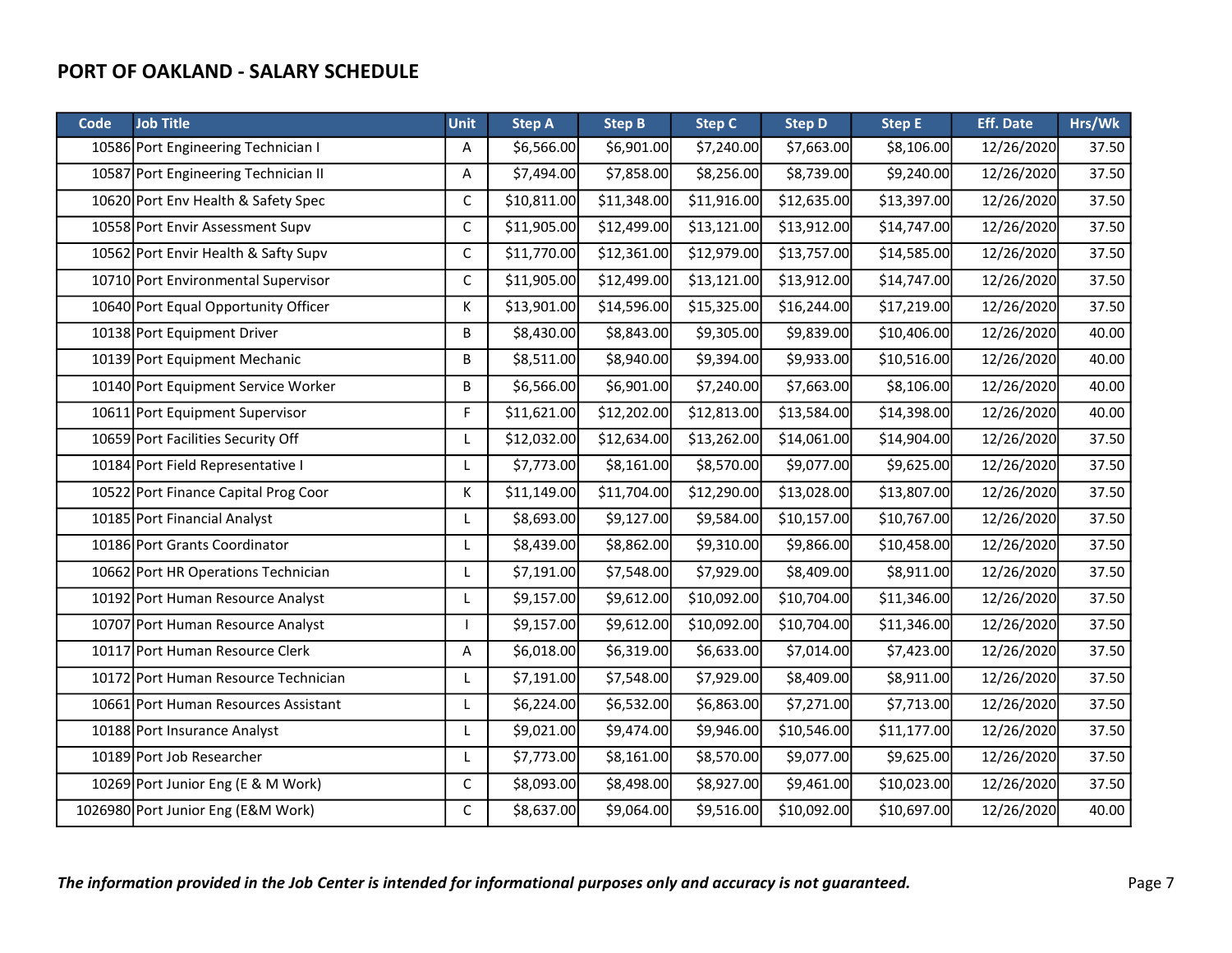| Code | <b>Job Title</b>                     | <b>Unit</b> | <b>Step A</b> | <b>Step B</b> | <b>Step C</b> | <b>Step D</b> | <b>Step E</b> | <b>Eff. Date</b> | Hrs/Wk |
|------|--------------------------------------|-------------|---------------|---------------|---------------|---------------|---------------|------------------|--------|
|      | 10222 Port Junior Engineer (CW)      | C           | \$8,093.00    | \$8,498.00    | \$8,927.00    | \$9,461.00    | \$10,023.00   | 12/26/2020       | 37.50  |
|      | 1022280 Port Junior Engineer (CW)    | C           | \$8,637.00    | \$9,064.00    | \$9,516.00    | \$10,092.00   | \$10,697.00   | 12/26/2020       | 40.00  |
|      | 10551 Port Junior Envir Planner      | C           | \$7,507.00    | \$7,881.00    | \$8,282.00    | \$8,773.00    | \$9,299.00    | 12/26/2020       | 37.50  |
|      | 10552 Port Junior Environ Scientist  | C           | \$7,507.00    | \$7,881.00    | \$8,282.00    | \$8,773.00    | \$9,299.00    | 12/26/2020       | 37.50  |
|      | 10477 Port Land Surveyor             | K           | \$11,795.00   | \$12,378.00   | \$12,998.00   | \$13,780.00   | \$14,607.00   | 12/26/2020       | 37.50  |
|      | 10537 Port Lead Repro Equip Oper     | B           | \$7,220.00    | \$7,586.00    | \$7,971.00    | \$8,422.00    | \$8,912.00    | 12/26/2020       | 37.50  |
|      | 10152 Port Maintenance Foreman       | F           | \$11,325.00   | \$11,832.00   | \$12,385.00   | \$13,047.00   | \$13,733.00   | 12/26/2020       | 40.00  |
|      | 10152 Port Maintenance Foreman       | F           | \$11,664.00   | \$12,188.00   | \$12,760.00   | \$13,435.00   | \$14,145.00   | 12/26/2020       | 40.00  |
|      | 10141 Port Maintenance Leader        | B           | \$8,430.00    | \$8,843.00    | \$9,305.00    | \$9,839.00    | \$10,406.00   | 12/26/2020       | 40.00  |
|      | 10512 Port Maintenance/Constr Supv   | F           | \$12,909.00   | \$13,457.00   | \$14,134.00   | \$14,887.00   | \$15,974.00   | 12/26/2020       | 40.00  |
|      | 10227 Port Office Equipment Assist   | Α           | \$6,251.00    | \$6,566.00    | \$6,903.00    | \$7,304.00    | \$7,718.00    | 12/26/2020       | 37.50  |
|      | 10116 Port Office Equipment Tech     | Α           | \$7,003.00    | \$7,357.00    | \$7,726.00    | \$8,174.00    | \$8,649.00    | 12/26/2020       | 37.50  |
|      | 10499 Port Permit Coord              | L           | \$8,851.00    | \$9,294.00    | \$9,756.00    | \$10,339.00   | \$10,959.00   | 12/26/2020       | 37.50  |
|      | 10142 Port Pkg & Traffic Control Off | B           | \$5,658.00    | \$5,941.00    | \$6,240.00    | \$6,600.00    | \$6,977.00    | 12/26/2020       | 40.00  |
|      | 10483 Port Principal Eng Technician  | Κ           | \$9,842.00    | \$10,335.00   | \$10,849.00   | \$11,504.00   | \$12,192.00   | 12/26/2020       | 37.50  |
|      | 10056 Port Principal Engineer        | К           | \$15,377.00   | \$16,144.00   | \$16,951.00   | \$17,967.00   | \$19,050.00   | 12/26/2020       | 37.50  |
|      | 10479 Port Principal Prog/Analyst    | К           | \$11,598.00   | \$12,176.00   | \$12,788.00   | \$13,553.00   | \$14,369.00   | 12/26/2020       | 37.50  |
|      | 10196 Port Programmer/Analyst        | L           | \$8,913.00    | \$9,361.00    | \$9,827.00    | \$10,411.00   | \$11,037.00   | 12/26/2020       | 37.50  |
|      | 10143 Port Repro Equip Operator      | B           | \$5,928.00    | \$6,222.00    | \$6,541.00    | \$6,915.00    | \$7,316.00    | 12/26/2020       | 37.50  |
|      | 10057 Port Risk Manager              | К           | \$13,609.00   | \$14,293.00   | \$15,005.00   | \$15,905.00   | \$16,861.00   | 12/26/2020       | 37.50  |
|      | 10446 Port Senior Accountant         | L           | \$10,156.00   | \$10,665.00   | \$11,199.00   | \$11,868.00   | \$12,581.00   | 12/26/2020       | 37.50  |
|      | 10480 Port Senior Auditor            | L           | \$10,156.00   | \$10,665.00   | \$11,199.00   | \$11,868.00   | \$12,581.00   | 12/26/2020       | 37.50  |
|      | 10588 Port Senior Engineering Tech   | Α           | \$8,776.00    | \$9,217.00    | \$9,688.00    | \$10,235.00   | \$10,838.00   | 12/26/2020       | 37.50  |
|      | 10144 Port Senior Equipment Mechanic | B           | \$9,427.00    | \$9,898.00    | \$10,397.00   | \$10,999.00   | \$11,639.00   | 12/26/2020       | 40.00  |
|      | 10497 Port Senior Financial Analyst  | L           | \$10,156.00   | \$10,665.00   | \$11,199.00   | \$11,868.00   | \$12,581.00   | 12/26/2020       | 37.50  |
|      | 10481 Port Senior Programmer/Analyst | L           | \$9,941.00    | \$10,435.00   | \$10,956.00   | \$11,611.00   | \$12,307.00   | 12/26/2020       | 37.50  |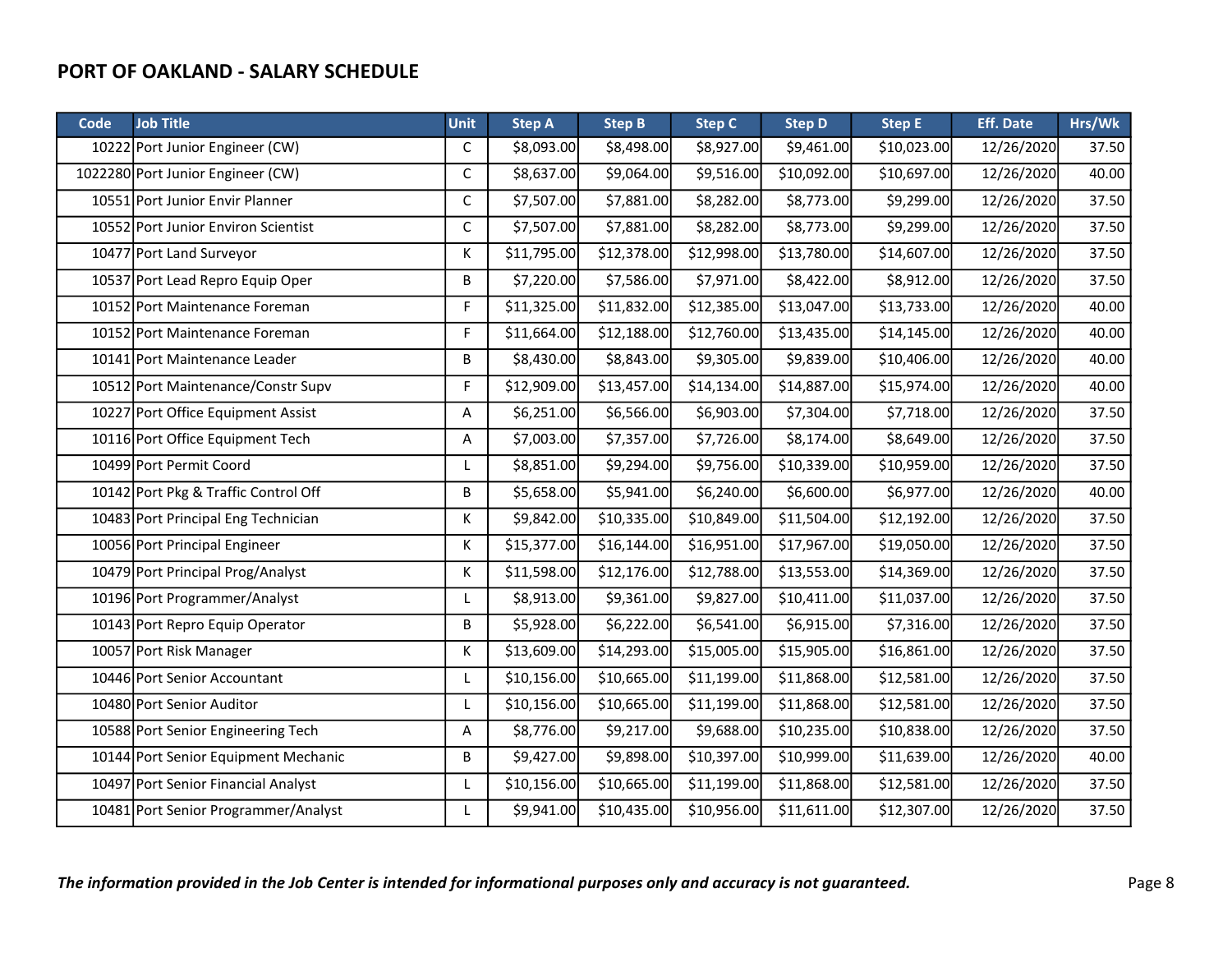| Code | <b>Job Title</b>                           | <b>Unit</b> | <b>Step A</b> | <b>Step B</b> | <b>Step C</b> | <b>Step D</b> | <b>Step E</b> | <b>Eff. Date</b> | Hrs/Wk |
|------|--------------------------------------------|-------------|---------------|---------------|---------------|---------------|---------------|------------------|--------|
|      | 10518 Port Senior Risk Mgmt Anl            | L           | \$10,156.00   | \$10,665.00   | \$11,199.00   | \$11,868.00   | \$12,581.00   | 12/26/2020       | 37.50  |
|      | 10533 Port Senior Systems Planning Analyst | L           | \$10,846.00   | \$11,392.00   | \$11,960.00   | \$12,678.00   | \$13,438.00   | 12/26/2020       | 37.50  |
|      | 10486 Port Sr Human Resource Analyst       | L           | \$10,640.00   | \$11,168.00   | \$11,735.00   | \$12,432.00   | \$13,183.00   | 12/26/2020       | 37.50  |
|      | 10099 Port Staff Accountant I              | L           | \$7,432.00    | \$7,804.00    | \$8,201.00    | \$8,692.00    | \$9,211.00    | 12/26/2020       | 37.50  |
|      | 10466 Port Staff Accountant II             | L           | \$8,695.00    | \$9,127.00    | \$9,584.00    | \$10,159.00   | \$10,771.00   | 12/26/2020       | 37.50  |
|      | 10010 Port Supervising Engineer (CW)       | C           | \$12,488.00   | \$13,117.00   | \$13,767.00   | \$14,598.00   | \$15,474.00   | 12/26/2020       | 37.50  |
|      | 1001080 Port Supervising Engineer (CW)     | С           | \$13,321.00   | \$13,990.00   | \$14,689.00   | \$15,567.00   | \$16,503.00   | 12/26/2020       | 40.00  |
|      | 10027 Port Supervisng Eng (E&M Work)       | С           | \$12,488.00   | \$13,117.00   | \$13,767.00   | \$14,598.00   | \$15,474.00   | 12/26/2020       | 37.50  |
|      | 1002780 Port Supervisng Eng (E&M Work)     | C           | \$13,321.00   | \$13,990.00   | \$14,689.00   | \$15,567.00   | \$16,503.00   | 12/26/2020       | 40.00  |
|      | 10545 Port Sys Planning Analyst            | L           | \$9,805.00    | \$10,293.00   | \$10,803.00   | \$11,452.00   | \$12,135.00   | 12/26/2020       | 37.50  |
|      | 10419 Port Tech Support Analyst II         | L           | \$8,439.00    | \$8,862.00    | \$9,310.00    | \$9,866.00    | \$10,458.00   | 12/26/2020       | 37.50  |
|      | 10203 Port Tech Support Analyst III        | L           | \$9,535.00    | \$10,016.00   | \$10,516.00   | \$11,151.00   | \$11,813.00   | 12/26/2020       | 37.50  |
|      | 10204 Port Tech Support Analyst IV         | L           | \$10,349.00   | \$10,870.00   | \$11,413.00   | \$12,099.00   | \$12,821.00   | 12/26/2020       | 37.50  |
|      | 10637 Port Tech Support Special II         | L           | \$8,439.00    | \$8,862.00    | \$9,310.00    | \$9,866.00    | \$10,458.00   | 12/26/2020       | 37.50  |
|      | 10638 Port Tech Support Special III        | L           | \$9,535.00    | \$10,016.00   | \$10,516.00   | \$11,151.00   | \$11,813.00   | 12/26/2020       | 37.50  |
|      | 10153 Port Utilities Foreman               | F           | \$11,325.00   | \$11,832.00   | \$12,385.00   | \$13,047.00   | \$13,733.00   | 12/26/2020       | 36.00  |
|      | 10228 Power Equipment Operator             | В           | \$8,903.00    | \$9,286.00    | \$9,690.00    | \$10,172.00   | \$10,684.00   | 12/26/2020       | 40.00  |
|      | 10209 Principal Elect/Mech Tech            | L           | \$10,254.00   | \$10,767.00   | \$11,306.00   | \$11,986.00   | \$12,704.00   | 12/26/2020       | 37.50  |
|      | 10154 Principal Engineering Assist         | F           | \$10,700.00   | \$11,222.00   | \$11,810.00   | \$12,490.00   | \$13,209.00   | 12/26/2020       | 40.00  |
|      | 10485 Procurement Analyst                  | L           | \$8,695.00    | \$9,127.00    | \$9,584.00    | \$10,159.00   | \$10,771.00   | 12/26/2020       | 37.50  |
|      | 10697 Programmer Analyst III               | L           | \$11,076.00   | \$11,629.00   | \$12,210.00   | \$12,940.00   | \$13,719.00   | 12/26/2020       | 37.50  |
|      | 10211 Properties Assistant                 | L           | \$6,949.00    | \$7,299.00    | \$7,662.00    | \$8,118.00    | \$8,606.00    | 12/26/2020       | 37.50  |
|      | 10121 Research Technician                  | Α           | \$8,558.00    | \$8,992.00    | \$9,442.00    | \$9,989.00    | \$10,564.00   | 12/26/2020       | 37.50  |
|      | 10519 Risk Management Analyst              | L           | \$9,021.00    | \$9,474.00    | \$9,946.00    | \$10,546.00   | \$11,177.00   | 12/26/2020       | 37.50  |
|      | 10684 Secretary to the Exec Director       | ı           | \$8,351.00    | \$8,771.00    | \$9,211.00    | \$9,764.00    | \$10,349.00   | 12/26/2020       | 37.50  |
|      | 10145 Semiskilled Laborer                  | B           | \$7,566.00    | \$7,906.00    | \$8,226.00    | \$8,623.00    | \$9,059.00    | 12/26/2020       | 40.00  |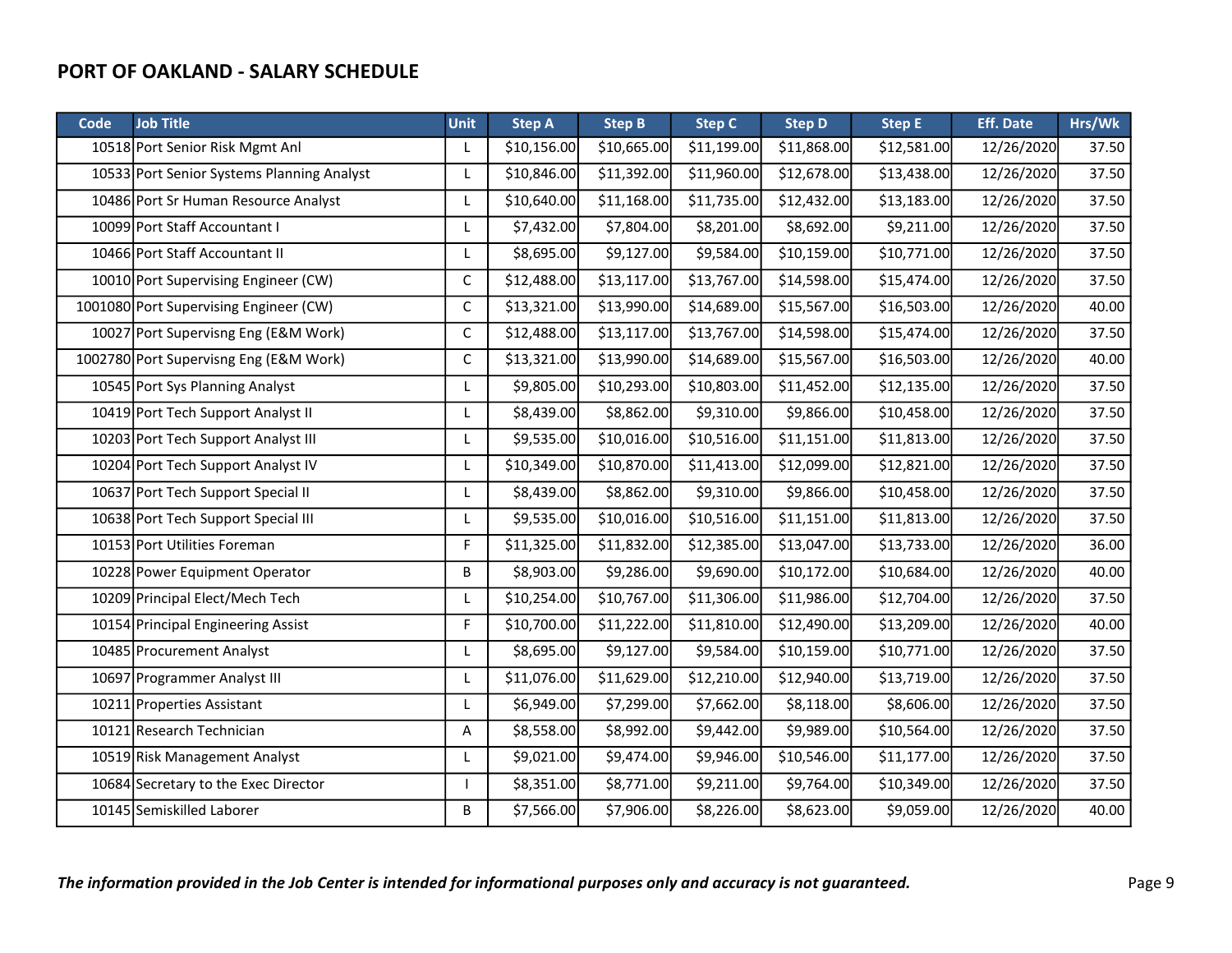| Code | <b>Job Title</b>                       | <b>Unit</b> | <b>Step A</b> | <b>Step B</b> | <b>Step C</b> | <b>Step D</b> | <b>Step E</b> | <b>Eff. Date</b> | Hrs/Wk |
|------|----------------------------------------|-------------|---------------|---------------|---------------|---------------|---------------|------------------|--------|
|      | 10548 Senior AP Security/ID Spec       | Α           | \$6,018.00    | \$6,144.00    | \$6,639.00    | \$7,029.00    | \$7,428.00    | 12/26/2020       | 37.50  |
|      | 10005 Senior Account Clerk             | Α           | \$6,758.00    | \$7,088.00    | \$7,454.00    | \$7,884.00    | \$8,342.00    | 12/26/2020       | 37.50  |
|      | 10656 Senior Aviation Proj Mgr         | L           | \$13,193.00   | \$13,854.00   | \$14,548.00   | \$15,421.00   | \$16,344.00   | 12/26/2020       | 37.50  |
|      | 10024 Senior Engineering Assistant     | В           | \$8,992.00    | \$9,442.00    | \$9,912.00    | \$10,482.00   | \$11,083.00   | 12/26/2020       | 40.00  |
|      | 10155 Senior Equip Systems Engineer    | F           | \$11,325.00   | \$11,832.00   | \$12,385.00   | \$13,047.00   | \$13,733.00   | 12/26/2020       | 40.00  |
|      | 10487 Senior Port Strategic Planner    | L           | \$11,076.00   | \$11,629.00   | \$12,210.00   | \$12,940.00   | \$13,719.00   | 12/26/2020       | 37.50  |
|      | 10509 Senior Procurement Analyst       | Г           | \$10,156.00   | \$10,665.00   | \$11,199.00   | \$11,868.00   | \$12,581.00   | 12/26/2020       | 37.50  |
|      | 10621 Senior Telephone Operator        | Α           | \$6,052.00    | \$6,332.00    | \$6,676.00    | \$7,030.00    | \$7,450.00    | 12/26/2020       | 40.00  |
|      | 10565 Sr AP Noise Abatement Spec       | L           | \$9,828.00    | \$10,320.00   | \$10,837.00   | \$11,483.00   | \$12,173.00   | 12/26/2020       | 37.50  |
|      | 10692 Sr Commercial Real Estate Rep    | L           | \$10,411.00   | \$10,932.00   | \$11,483.00   | \$12,169.00   | \$12,902.00   | 12/26/2020       | 37.50  |
|      | 10427 Sr Fire Prevention Sys Engr      | F           | \$11,325.00   | \$11,832.00   | \$12,385.00   | \$13,047.00   | \$13,733.00   | 12/26/2020       | 40.00  |
|      | 10603 Sr Maritime Accounts/Budg Anl    | L           | \$10,205.00   | \$10,718.00   | \$11,253.00   | \$11,925.00   | \$12,640.00   | 12/26/2020       | 37.50  |
|      | 10604 Sr Maritime Projects Admin       | L           | \$11,742.00   | \$12,328.00   | \$12,941.00   | \$13,720.00   | \$14,546.00   | 12/26/2020       | 37.50  |
|      | 10607 Sr Pricing & Contracts Analyst   | L           | \$10,205.00   | \$10,718.00   | \$11,253.00   | \$11,925.00   | \$12,640.00   | 12/26/2020       | 37.50  |
|      | 10667 Sr Surveying and Mapping Tech    | В           | \$8,992.00    | \$9,442.00    | \$9,912.00    | \$10,482.00   | \$11,083.00   | 12/26/2020       | 40.00  |
|      | 10671 Sup, Asset Mgmt, Budg & Fin Anal | Κ           | \$11,742.00   | \$12,328.00   | \$12,941.00   | \$13,720.00   | \$14,546.00   | 12/26/2020       | 37.50  |
|      | 10015 Telephone Operator               | Α           | \$5,708.00    | \$5,976.00    | \$6,299.00    | \$6,631.00    | \$7,032.00    | 12/26/2020       | 40.00  |
|      | 10568 Training/Developmnt Specialist   | L           | \$9,635.00    | \$10,121.00   | \$10,622.00   | \$11,262.00   | \$11,939.00   | 12/26/2020       | 37.50  |
|      | 10012 Utilities Supervisor             | F           | \$12,909.00   | \$13,457.00   | \$14,134.00   | \$14,887.00   | \$15,974.00   | 12/26/2020       | 36.00  |
|      | 10675 Utility Business Administrator   | Κ           | \$10,156.00   | \$10,665.00   | \$11,199.00   | \$11,868.00   | \$12,581.00   | 12/26/2020       | 37.50  |
|      | 10663 Water Systems Engineer           | $\mathsf C$ | \$10,730.00   | \$11,267.00   | \$11,826.00   | \$12,538.00   | \$13,292.00   | 12/26/2020       | 37.50  |
|      | 10128 Wharfinger                       | Α           | \$11,103.00   | \$11,561.00   | \$12,153.00   | \$12,798.00   | \$13,473.00   | 12/26/2020       | 37.50  |
|      | 10176 Workers' Comp Claims Tech        | L           | \$7,191.00    | \$7,548.00    | \$7,929.00    | \$8,409.00    | \$8,911.00    | 12/26/2020       | 37.50  |
|      | 10177 Workers' Compensation Analyst    | L           | \$9,021.00    | \$9,474.00    | \$9,946.00    | \$10,546.00   | \$11,177.00   | 12/26/2020       | 37.50  |
|      | 10713 Workforce Development Manager    | К           | \$12,065.00   | \$12,671.00   | \$13,306.00   | \$14,103.00   | \$14,948.00   | 12/26/2020       | 37.50  |
|      | 10432 Chief Financial Officer          | н           |               |               |               |               | \$278,000.00  | 2/6/2021         | 37.50  |